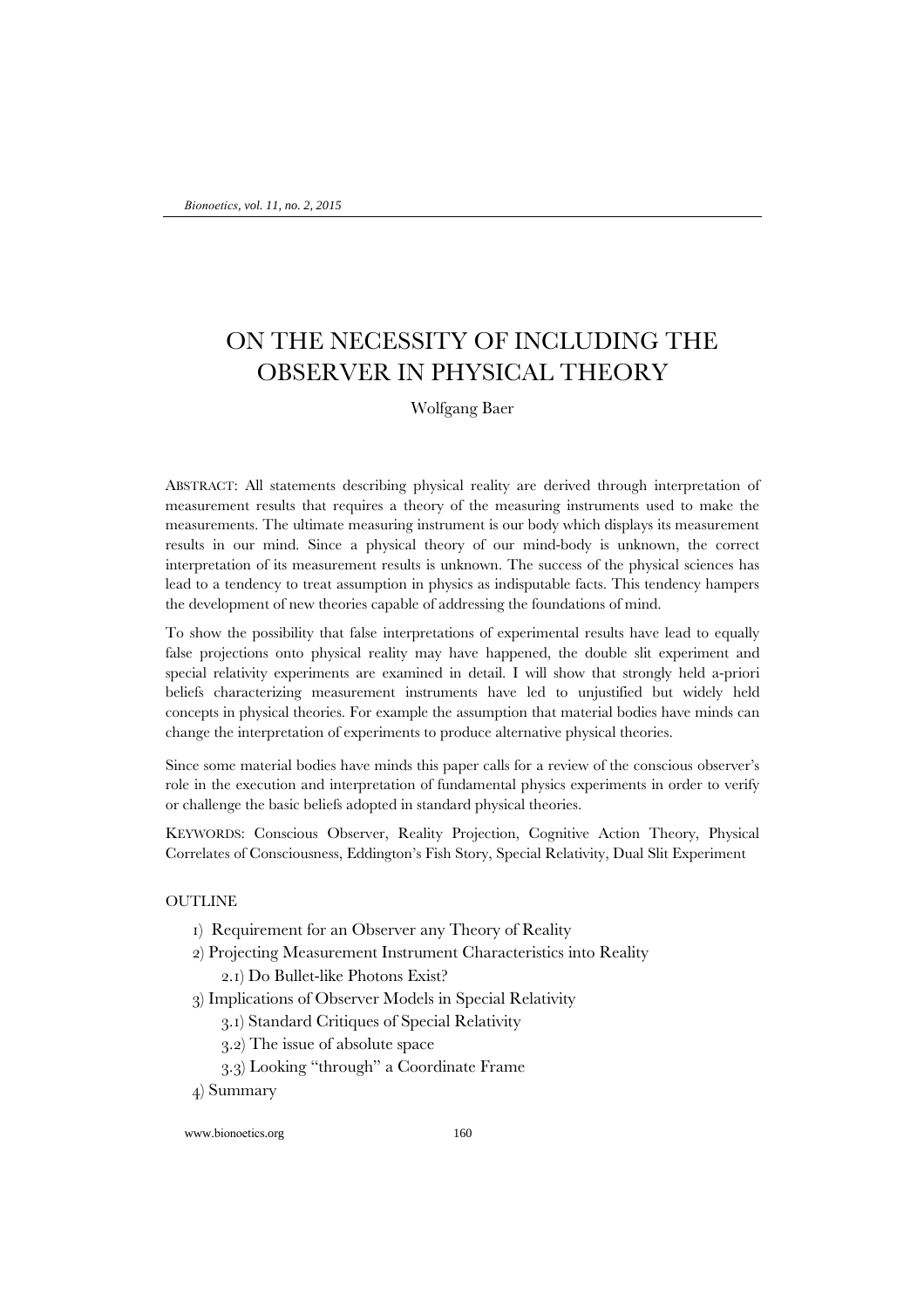#### 1) REQUIREMENT FOR AN OBSERVER IN ANY THEORY OF PHYSICS

All information from which a theory of physical reality is built comes to us through measurements. Measurement instruments interact with reality and produce measurement results as observables. In order to make any statement about the nature of reality it is necessary

to apply our knowledge of the operation of the measuring instrument. We must trace the signals backwards from the observables through the measuring instrument in order to identify the physical cause of our measurement results and explore its properties. Though



Fig. 1- Steps for calculating our knowledge of reality

scientific development has provided us with many sensory extensions the ultimate measuring instrument is the human Brain. Here I use capital first letters word "Brain" to symbolically label the mechanism which we assume carries out these calculations in order to avoid the "naïve reality" assumption that the observable brain (lower case) is actually the mechanism which performs these calculations. Figure 1 shows a diagram of a human observer who sees an apple in front of his nose shown in a thought bubble to the right of his Head. By applying his knowledge of his own measuring instrument he is able to conclude a real Apple actually exists in front of his real Nose. In order to achieve this conclusion he makes the "naïve reality assumption about his knowledge of his measuring instrument. This assumption is that objects are in reality exactly where they appear to be. In other words his Brain does nothing at all so that it acts like a unity operator on the observable data as shown in equation 1.

# Eq. 1 Apple =  $1$ ·apple

Once this "naïve reality" assumption is made it is possible to identify reality as an empty space in which objects move about and develop a physical theory that defines what was believed to the nature of reality. Unfortunately today there is no knowledge of how the brain or its actual Brain counterpart produces the mental observables we normally see. This means our knowledge of reality is purely based upon a convenient assumption that can not be proven. Our actual situation therefore does not resemble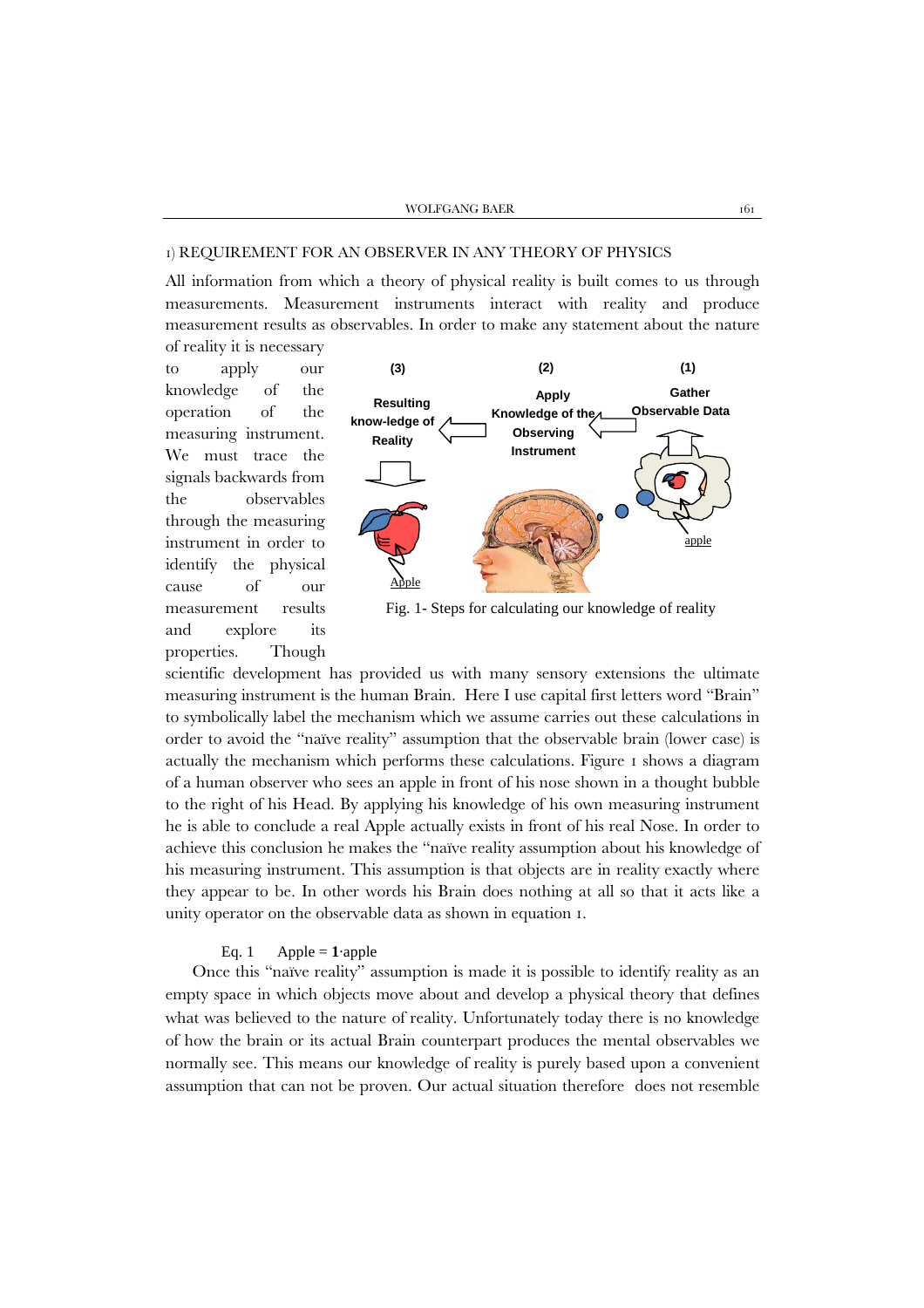figure 1 but instead is more accurately shown in figure 2. We do not know how the Brain works. We do not even know whether the observable brain is in fact identical with the real Brain. All we know is that if we believe things are really where they appear to be and we act as though they where really there then this belief works well to



Fig. 2- Steps for calculating our knowledge of reality

with a general explanatory function,

Eq. 2 Apple = X(apple, 
$$
\alpha, \beta, \gamma, ...
$$
),

where "apple" stands for observables and  $\alpha, \beta, \gamma, \ldots$  are currently unknown structural Brain parameters.

Until the advent of quantum theory the implied assumption was that the Brain presents reality as it is. This  $X( )$  reduces to the unity operator in classic physics mentioned earlier. Quantum theory has replaced objective reality with visualizations of wave functions and probabilities as a working assumption. The role of the observer is obliquely mentioned as the measuring instrument of last resort before the wave function colapses to produce conscious experiences (von Neumann 1955), however no explicit model of the observer is provided. What is provided by von Neumann is a definition of Process I, which is the mathematical Born rule for transforming wave functions into average measurement results. How such transformations are physically carried out is not specified. Instead it has been labeled the "measurement problem" (Wheeler 1983), which is a topic of ongoing debate that restricts itself to the operation

guide our daily lives

The question "Do we see reality as it is?" - asked by Don Hoffman must be answered with a question mark (Hoffman 2015). We cannot know until we know, or believe to know, how the Brain works. Equation 1 should be replaced

until it ends.[\\*](#page-2-0)

<span id="page-2-0"></span><sup>\*</sup> What we actually experience is the result of calculation  $(t)$ , $(2)$ , $(3)$  which is projected into the apple sensation thus giving one the feeling of actionable reality, Thus figures 1 ,2 show a calculation processing cycle is a fundamental process underlying all theories.(Baer 2010,1013,2014, Chopra 2014)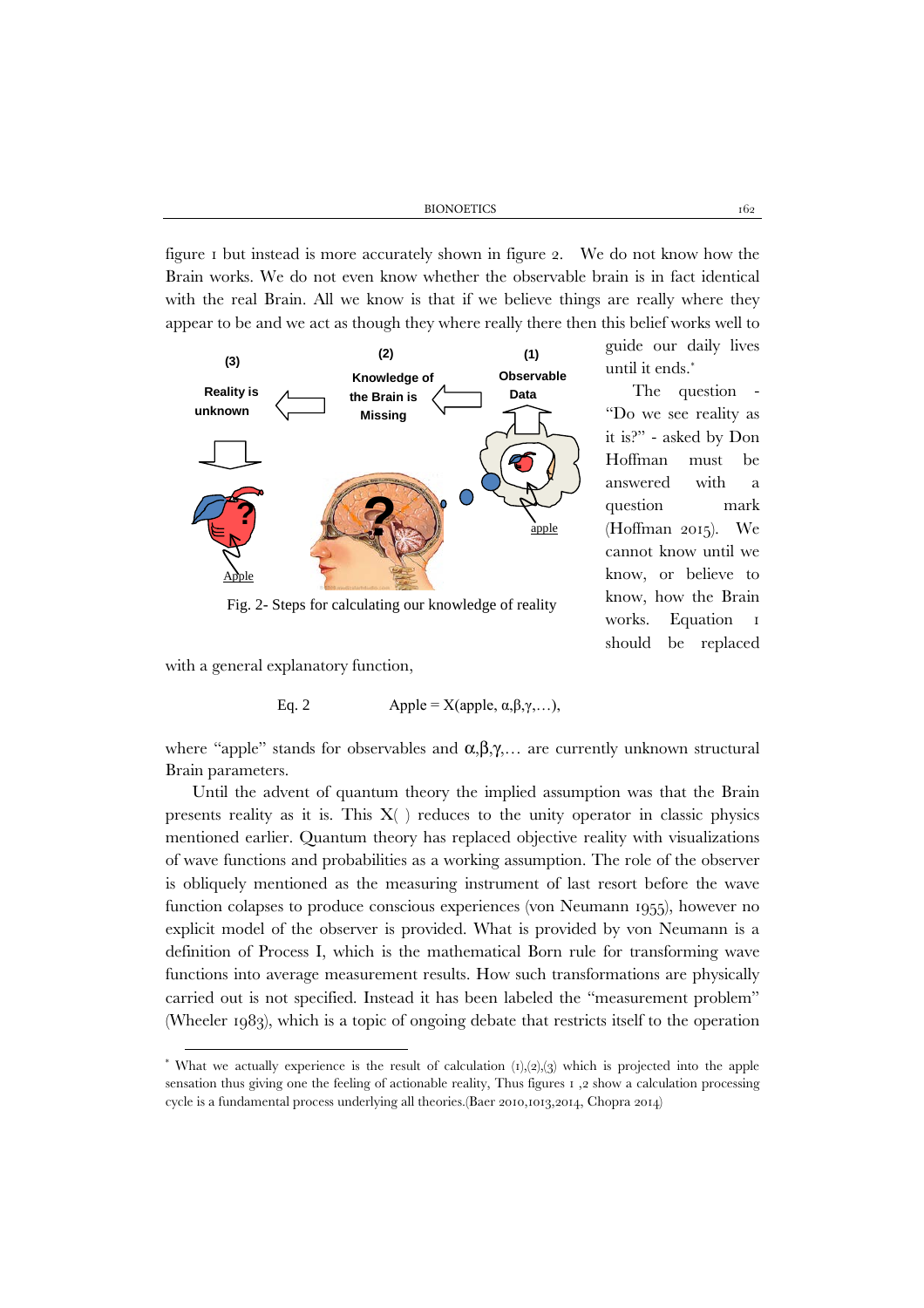of external measuring instruments not the Brain itself. Quantum theory simply assumes that once an external measuring device has reported its observable result the domain of quantum theory passes the baton back to classic theory in which the Brain of the observer then sees the reality of the data as it appears, i.e. objects in front of our noses. These observables are classically analyzed to extract their action function "S( )", measured in Joul∙seconds, and then mathematically converted with Schrödinger's "Ansatz" definition (Schrödinger 1926) for what was to become the wave function of quantum theory,

# Eq. 3 Apple =  $\Psi_{\text{Apple}}(\text{apple}) = e^{i \cdot 2\pi \cdot S(\text{apple})/h} = X(\text{apple}, \dots).$

Later Born identified Ψ with a probability wave replacing objective reality. Whatever our beliefs regarding the nature of reality are, they are based upon assumptions regarding the operation of the Brain, which are probably wrong. Therefore our physical theories, which implicitly incorporate such assumptions when interpreting experiments, are probably wrong or at least incomplete as Einstein believed. The arguments presented above show that some knowledge, right or wrong, regarding the operation of the Brain is necessary to have *any* concept of physical reality and to develop *any* physical theory. The basic physical theories available to date are classic, quantum, and relativity theory. These theories are each grounded by the interpretation of a series of crucial experiments. It is therefore reasonable to suggest that the interpretation of the set of foundational experiments be re-examined to determine whether or not implicit assumptions regarding the role and operations of the observer are valid and what changes to our theories must be made as new understandings of mental operations are discovered.

# 2) PROJECTING MEASUREMENT INSTRUMENT CHARACTERISTICS INTO **REALITY**

The central confusion that we must guard against when interpreting experimental results is the possibility that characteristics of the measuring apparatus are projected onto the system being measured. The colloquial effect is often called the "rose colored glasses" syndrome by which an observer wearing colored glasses falsely assumes the world is actually red. A more scientific version of the same difficulty has been immortalized by Sir. Arthur Eddington ( Eddington 1929). Eddington believed in the existence of an external world but was convinced that our way of viewing it is limited by our the biology of our Brain. His defense of this unpopular view was an analogy known as the Fish Story.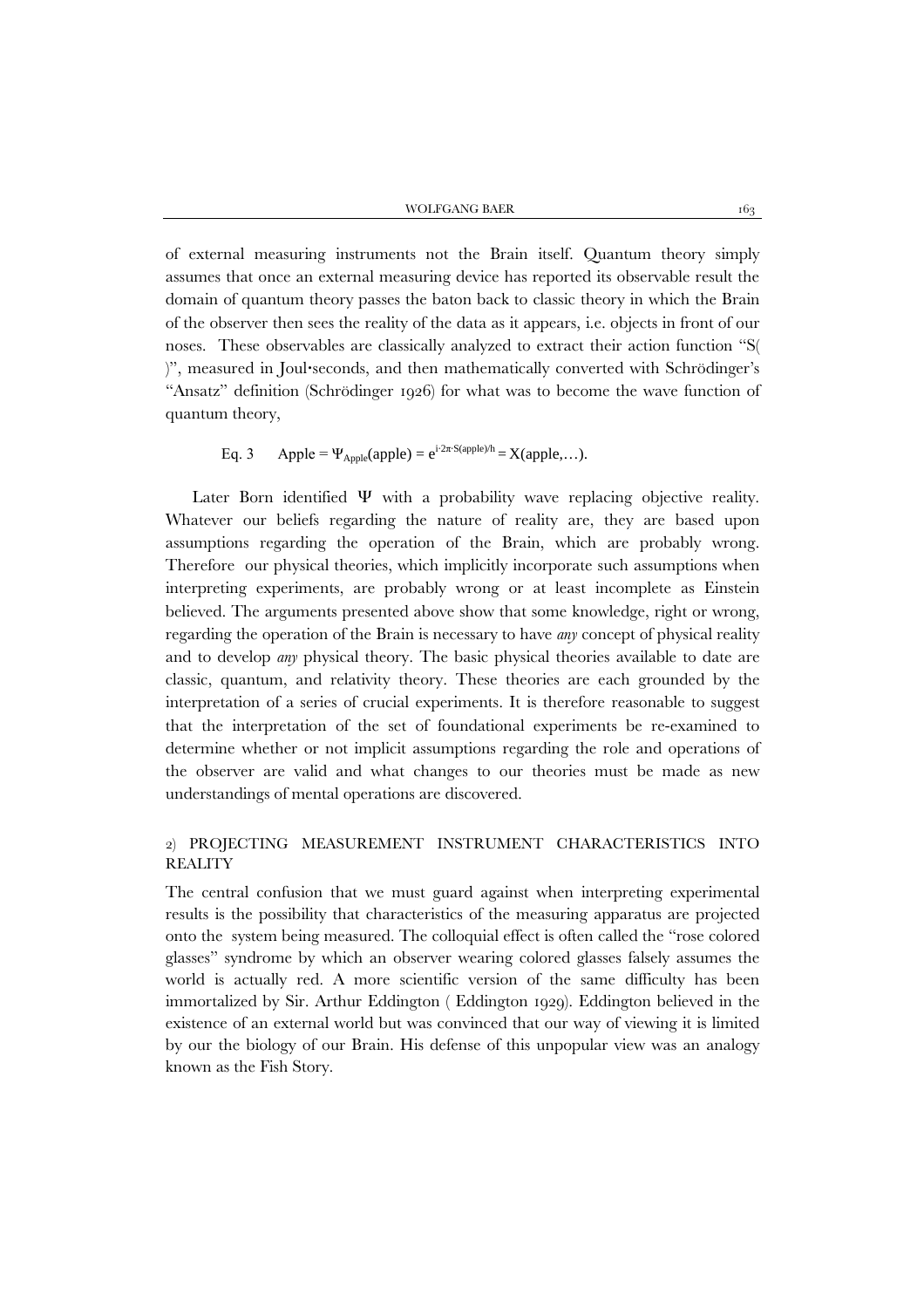BIONOETICS 164

Eddington imagined a team of scientists investigating ocean life. They throw a net, with gaps two inches wide, into the water. Each time they retrieve their catch, they find it full of creatures that have two basic characteristics. Each creature has gills and is more than two inches long. Eddington then asks which is a fundamental property? Are see creatures all larger than two inches or do they all have gills? By analogy, we retrieve from the sea of knowledge only what the mesh of our methodology allows. Our methodology could retrieve a sea creature without gills on the next try, but a net two inches in size will never catch creatures less than two inches. Hence team of scientist would conclude a two inch creature size is a fundamental property of the ocean world.

Since all knowledge is filtered through our Brain, which by analogy has characteristics, such as a two inch net spacing, it is very likely that some of its characteristics are inadvertently assigned to the reality we are trying to measure. Therefore interpretations of experimental results can project properties onto the real world that are actually unrecognized artifacts of the methodology we use to perform experiments. That such false interpretations may have happened in physics will be discussed in the following sections.

#### *2.1) Do Bullet-like Photons Exist?*

That the concept of bullet-like photons as particles of light may have been a false projection of experiments was pointed out in a paper analyzing the quintessential double slit experiment underlying the wave particle duality of quantum theory (Baer 2015). Figure 3 shows a graphic description of the typical dual slit experimental setup. A plane wave of wave length " $\lambda$ " is incident on an a screen with two small slits. After

the wave passes through the slits each one acts like a nearly point source of light which radiates toward the detector array located on the right. The light from both slit sources interfere with each other at the detector array so that an intensity pattern typical of interference fringes appear at the detector plane. If we reduce the intensity single light atomic absorption events happen in individual detectors at the



Fig. 3 – Dual slit experiment with random detector energy level fluctuations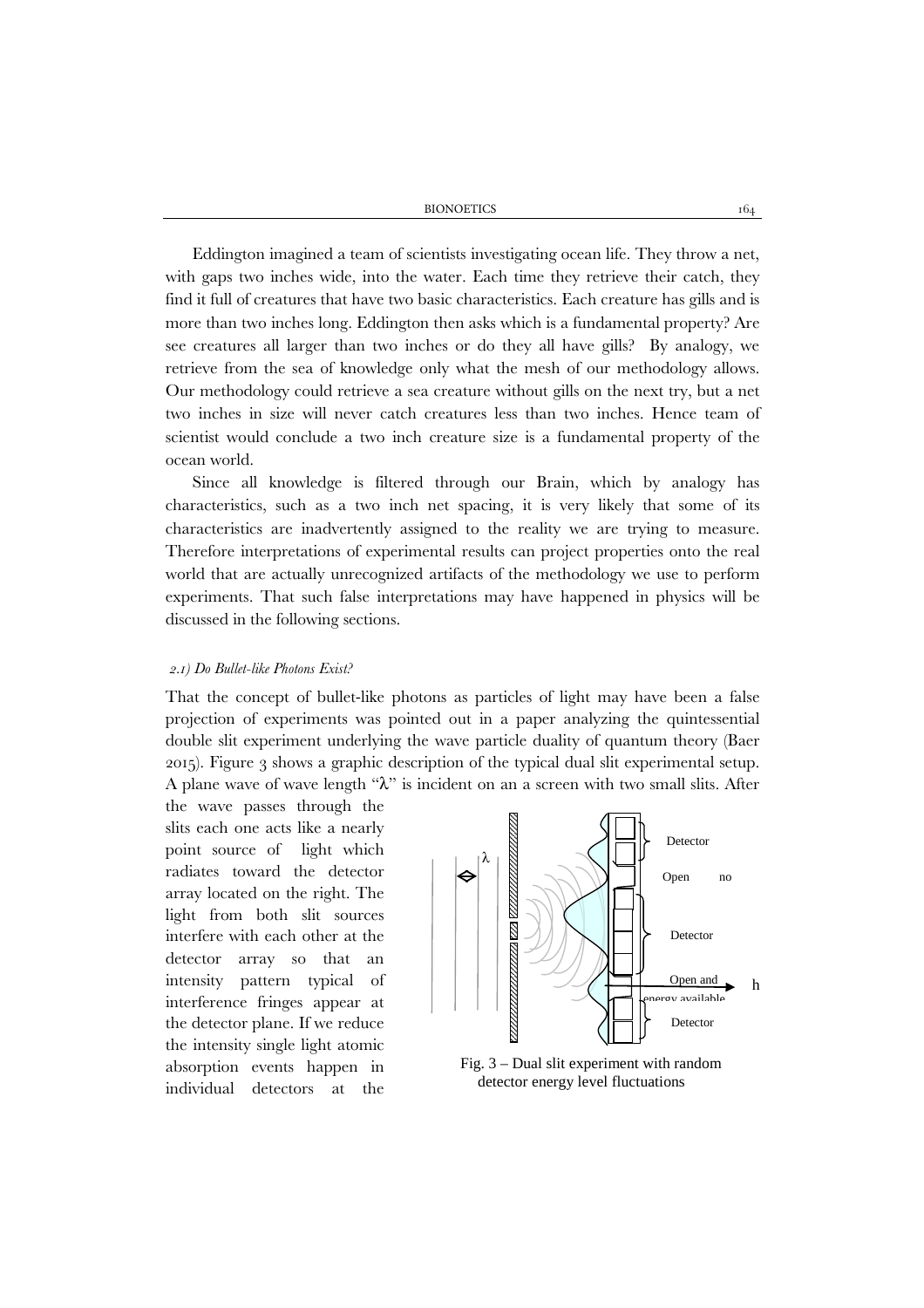detector plane. These events may be far apart in time and space but as many occurrences pile up the interference pattern re-emerges.

The quantum interpretation of these measured results is that light is composed of small bullet like particles carrying a concentrated load of energy that hits an atom and is thereby absorbed causing an amplification chain of events that results in recordable classic detector "hits". Bullet like particles should produce random events as uncontrolled bouncing of the slit walls. However the sum of many particle hits are not random but resemble the interference pattern of waves. The combination of these effects leads to the Quantum Theoretical assumption that light is composed of particles that also act like spread out waves. Further as particles light goes through both slits simultaneously and which detector is actually hit is due to an intrinsic uncertainty characteristic of Nature enshrined in Heisenberg's Uncertainty Principle. All these counter intuitive characteristics are projected into light.

The paper points out that an alternative interpretation can be achieved when we take the following into account.

- 1) Light always propagates as a wave at all intensities thus explaining the interference pattern.
- 2) Atoms only absorb light frequencies that exactly match energy differences between internal stationary energy eigen levels. Hence only the detector atoms at the exact light frequency level can absorb energy at any one time.
- 3) The eigen levels are perturbed by random long range inertial forces which alter the mass and hence centripetal force determining the energy level differences. Hence randomness is explained by the relatively random motion of distant matter as suggested my Mach's Principle.
- 4) Atoms absorb energy as resonant absorbers which expand their effective antenna cross section to a much larger size than the approximately one angstrom atomic size of the absorber. Hence atoms suck energy from a large area of the electromagnetic field which is not necessarily concentrated in bullet like Photons.

The alternative explanation of the double slit experiment uses classic near-field electromagnetic concepts and avoids such non-intuitive concepts as, the wave particle duality, intrinsic uncertainty, and bullet like photons. A second paper by Eric Reiter (2015) resurrects the "loading theory" originally introduced by Sommerfeld (1913) and presents the result of experiments he claims prove that the bullet like photon concept built into quantum theory is incorrect. Loading theory describes atoms as absorbing small amounts of energy reversibly from the spread out electromagnetic field until one of the detector atoms reaches an acceptable energy level at which point the amplification chain leading to a classic observable hit is reached. Reiter claims his experiments show single gamma-rays can generate more energy in scintillators than is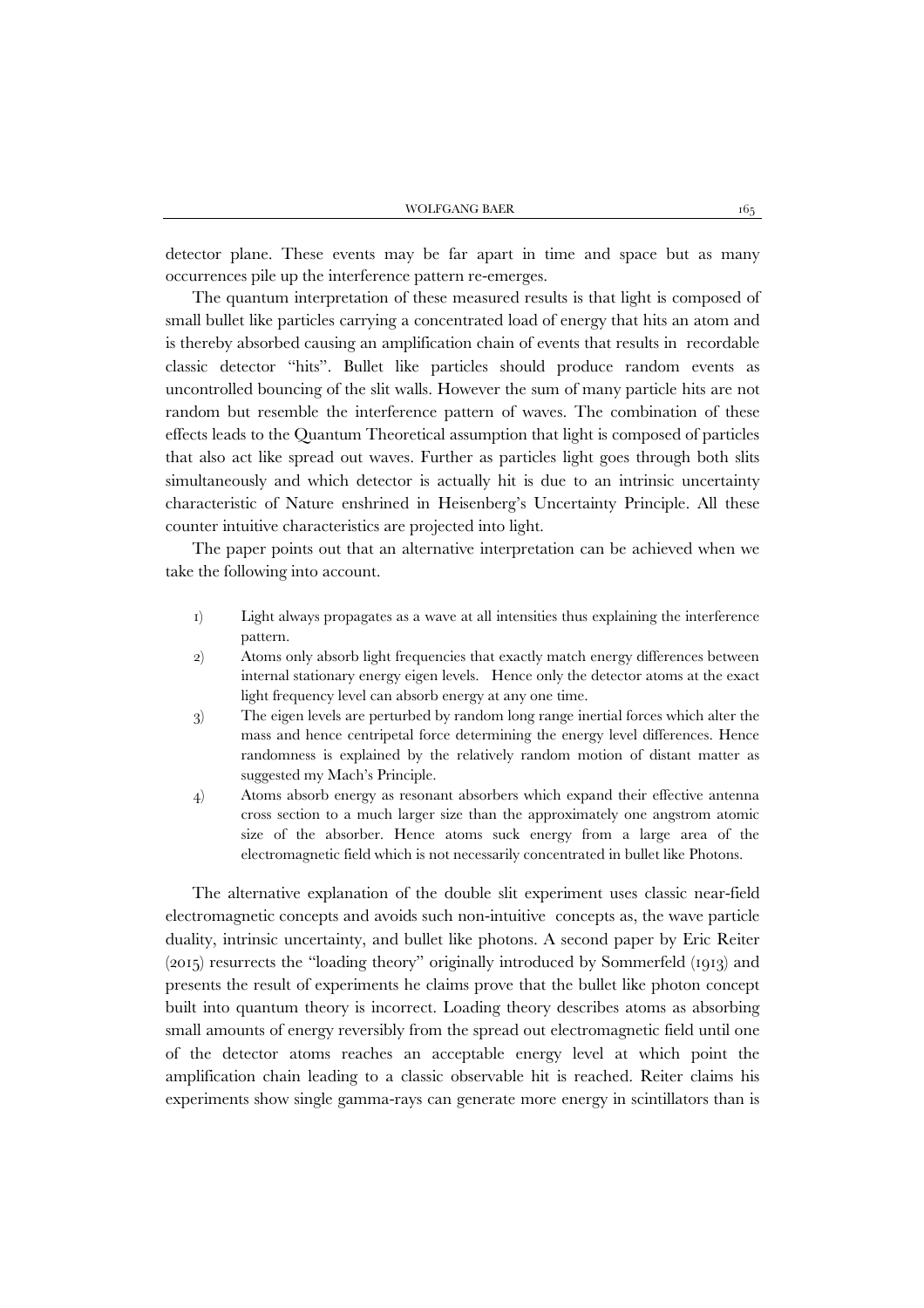present in the ray suggesting that some of the energy released is stored from previous gamma–ray emissions. Though Reiter's experiment itself needs both verification and interpretation it is clear that knowledge of the measurement instrument operation is absolutely necessary if logical statements about the physical causes of our observations are to be made.

Knowledge regarding the operation of externalized equipment as discussed above may be argued within the context of conventional physics. However instances of false observer characteristics applied to the Brain may have severe consequences that effect the fundamental world view adopted by the scientific community. The next section considers the arguments leading to special relativity as an example of false projection that, once recognized, may lead to world view changes.

#### 3) IMPLICATIONS OF OBSERVER MODELS IN SPECIAL RELATIVITY

The seminal paper introducing special relativity was published by Einstein (2005) in sufficient detail so that little change in the presentation has been made in the myriad of papers and textbooks on the subject for over one hundred years. Though Einstein did not use diagrams his description of two coordinate frames, shown in figure 4, were unambiguously described. Two coordinate frames with parallel x-axis are shown. One is stationary while the second one moves with a velocity "v" relative to the stationary frame. A standard meter "**m"** built of rigid material is used to measure the distance between two standard clocks as ∆**x**=∆x∙**m**. The clocks are synchronized by a light beam that is emited from clock "A" at time  $t_A$  that bounces off clock "B" at time  $t_B$  and returns to clock "A" at time  $t_A$ . The clocks are synchronized when  $t_B - t_A = t_A^2 - t_B$ . In figure 4 this condition is met when the observer attached to each frame sees both clocks A and B such that the pointers on the B clock are delayed by  $t'_{A}$  -t<sub>B</sub> =  $\Delta x/c$  as shown in the thought bubble attached to the observers. Einstein used "*V"* for the speed of light which has since been replaced by "c" to indicate its role as a universal constant



Fig. 4 – Einstein's Special Relativity

in special relativity.

If the same protocol is used to synchronize the clocks in the moving frame, with the assumption that clocks, rods, and the speed of light is identical in each frame, then the same numerical values of time differences and distances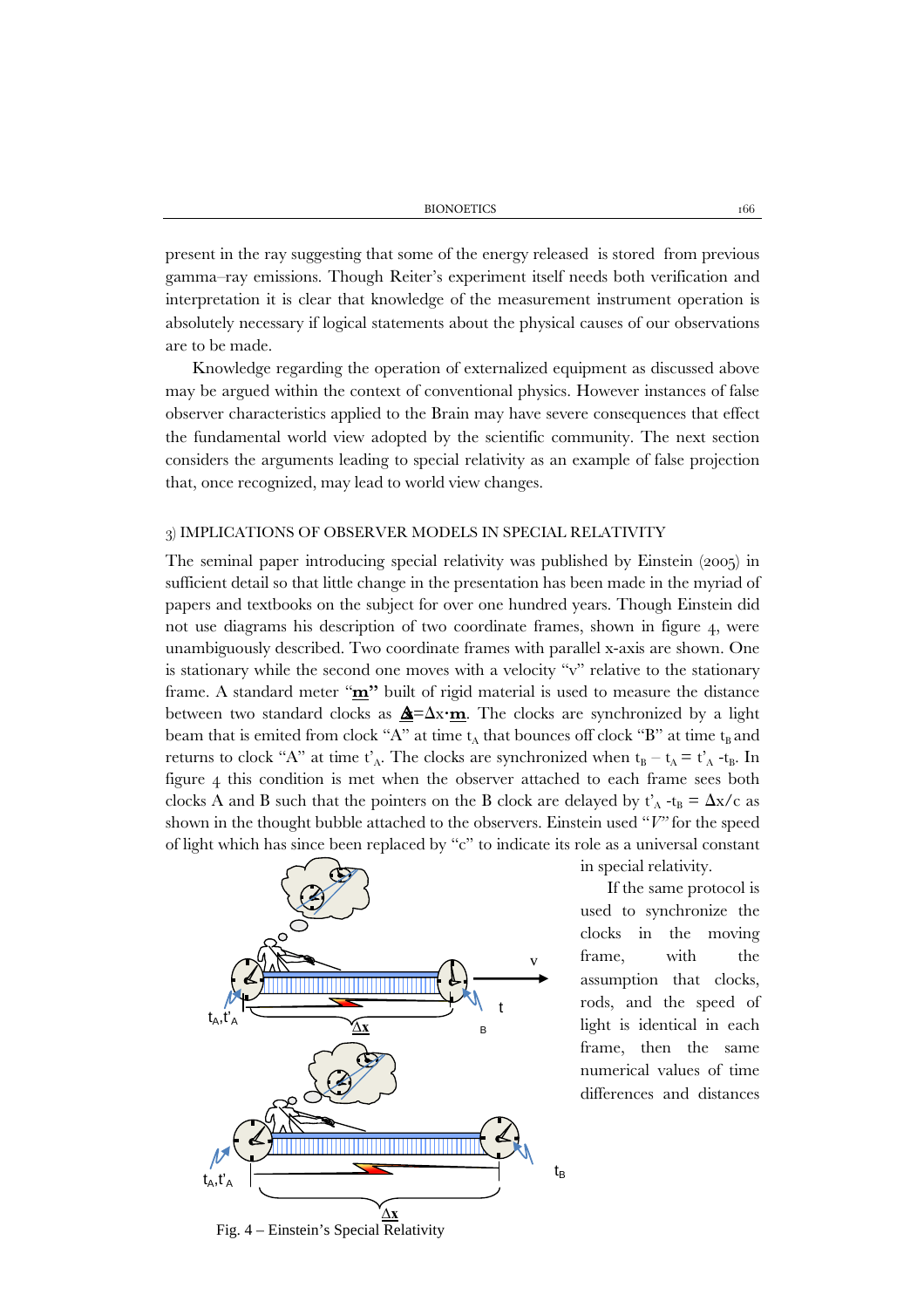would be assigned by the observer attached to the moving frame as shown in figure 4. Of course the left hand clocks "A" in each frame has to be set to the same clock pointer position when the two clocks pass each other. However if the observer in the stationary frame looks at the distances and clocks in the moving frame he will see their rod length will be shorter and the clocks are slower than those seen in the stationary frame. This difference in distance contraction and time dilation was first noted by Lorentz as a consequence of Maxwell's Equations describing the Electromagnetic Field. Einstein popularized a visualization of these apparent effects.

We are not interested in the well established formulation of Special Relativity, which are well documented in texts and the internet, but rather in the role of the observers whose characteristics have been implicitly assumed and never been questioned.

#### *3.1) Standard Critiques of Special Relativity*

It should first be emphasized that Special Relativity is a theory that needs to be grounded in experiments in order to claim the right to be called a physical theory. The most obvious challenge to the logical consistency of the theory is known as the "Twin Paradox". If two twins in identical rocket ships in inter galactic space accelerate in opposite directions, coast for a while, turn around and accelerate in their respective ships in the reverse directions , coast till they meet and then accelerate to a stop. Each twin will experience exactly the same forces but find themselves moving with respect to the other for an arbitrarily long period of time. Each twin according to special relativity would say the other's clocks, including their biological clocks. should slow down and therefore each one would claim the other is younger. This proof by contradiction is a standard tool of mathematics used to prove the validity of logical conjectures. Since the experiment is completely symmetric both twins claims cannot be simultaneously correct therefore Special Relativity must be wrong. No satisfactory explanation of this paradox has been made although many attempts have been made (Luebeck 2008). A possible error in Einstein's assumptions regarding the role of the observer is described in the following sections.

Before examining the observers role an interesting but often neglected difference between wave and group velocity will be briefly mentioned. Special Relativity experiments define distances by counting the phase of 1,650,763.73 wavelengths of a specific hyperfine transition of Krypton-86. The second is defined as 91,92,631,770 periods of the radiation corresponding to the transition between the two hyperfine levels of the ground state of the Caesium 133 atom. The phase of light is not directly observable by the human observer. Its use is primarily justified by the extreme accuracy with which phase wavelength can be measured through interference fringes.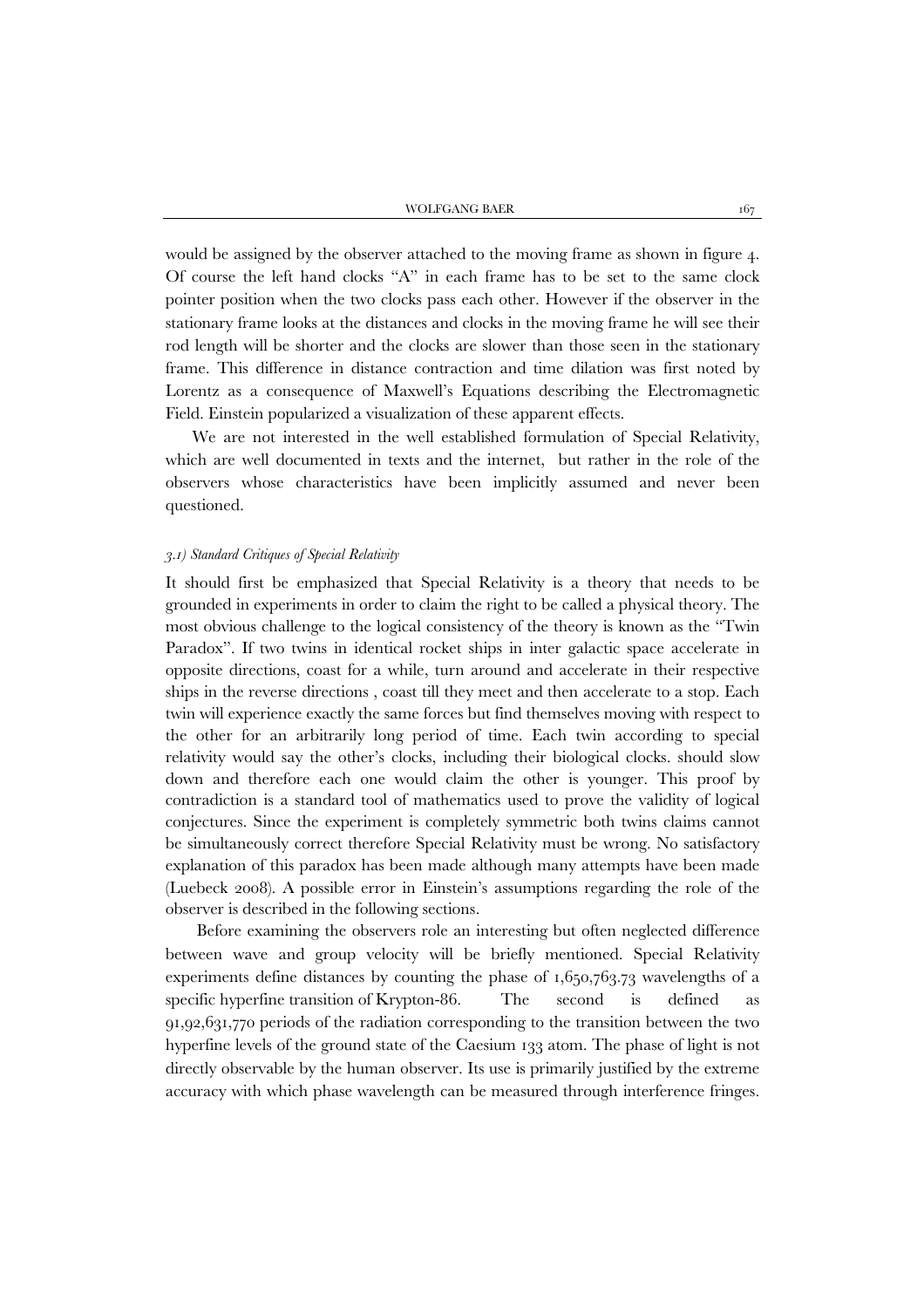BIONOETICS 168

What the observers might directly see is shown in the thought bubbles attached to them in figure 4. These are clock pointer locations on a clock dial. The transportation of pointer information within a wave front travels at the group not the phase velocity of light. The speed of light is related to the group and phase velocity of light by the equation

$$
Eq. 4 \qquad c^2 = \underline{\mathbf{v}}_{gr} \bullet \underline{\mathbf{v}}_{ph}
$$

Since the group and phase velocity of light are identical according to Maxwell's theory in an idealized empty space with no gravitational effects this distinction may not make a difference. What should be pointed out is that the intuitive method of transporting time information in wave front features rather than phase of light has not been verified by experiment. The possibility that the twin paradox could be resolved, or shown to be non-existent, was explored (Seleri 2002). If clock information and synchronization were transmitted by Fax machine, i.e. wave front features, no paradox would be predicted. This shows how much the predictions of Einstein's theory are dependent on the exact definition of the phase synchronization methodology used. As suggested by Eddington's Fish story cited in section 2 above our view of reality may be shaped by our methodology and it's a-priory assumptions. This example shows how the clock synchronization method as well as the constancy of the speed of light postulate may be an example of how characteristics of the thinking processes incorporated in our Brain- in this case the belief in a single observer independent objective universe- may cause us to project those characteristics onto reality.

#### *3.2) The issue of absolute space*

A more subtle and profound effect on the formulation of physics by relativity theory is illuminated not by considering the observers riding along with the two coordinate frames but rather by considering the role of Einstein himself as a third observer. The derivations he carried out were thought experiments in which his imagination was employed to provide a background space within which the two coordinate frames appear. Figure  $\frac{1}{2}$  shows the thought experiment in the  $I^{\text{st}}$  Person view. (Baer 2011) The nose of Prof. Einstein and all who have followed his thinking is shown on the right of the diagram. The coordinate frames are clearly visualizations in his mind, shown here as the content of a thought bubble.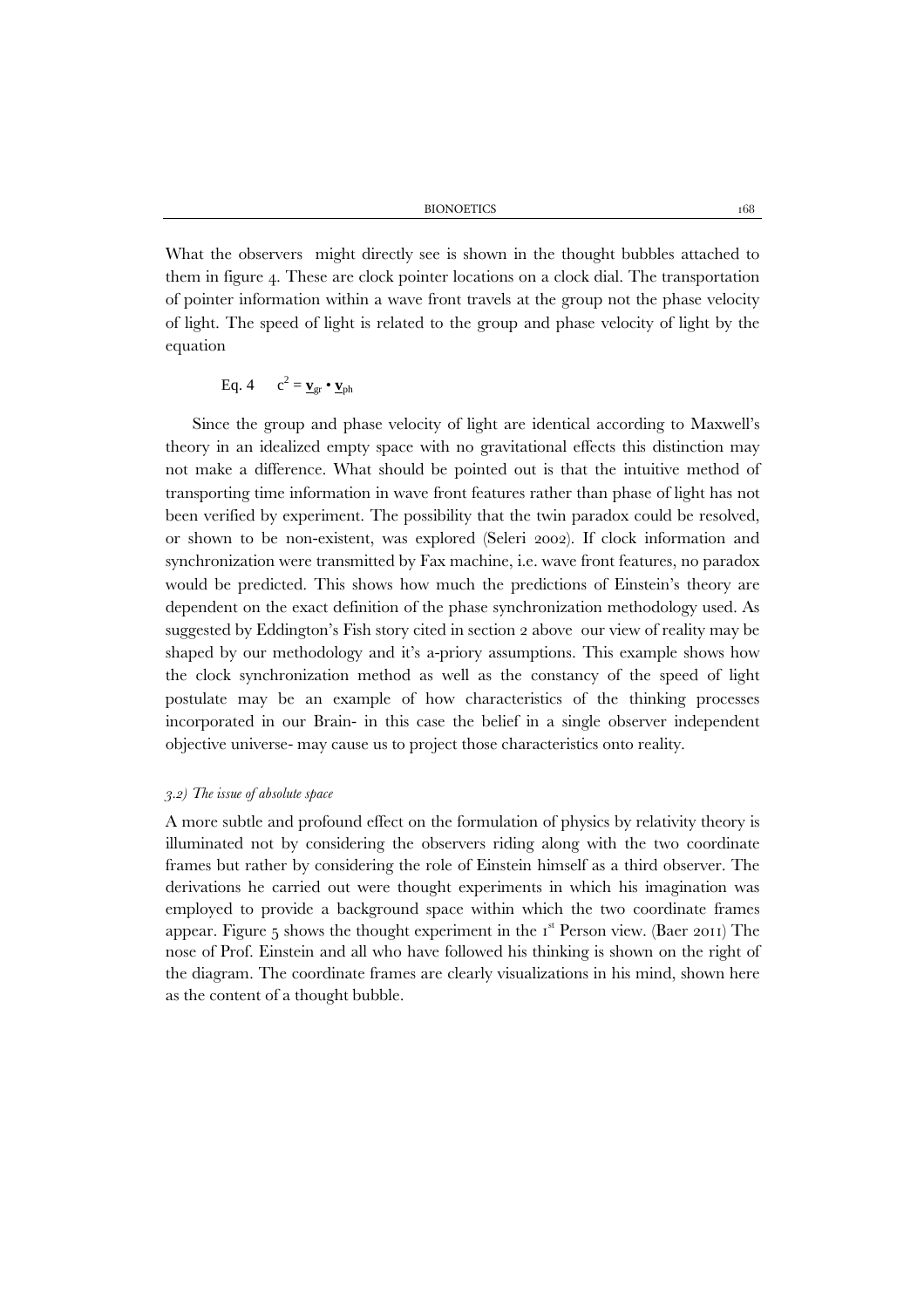Einstein was a realist. He never accepted the principles of quantum theory and retained the classic belief that the space in front of his nose represented a common, independent of the observer, reality. The observers pictured riding along with their coordinate frames therefore experience the same independent reality. The content of the thought bubbles attached to each of the observers was simply a different view of the same independent space. Hence Einstein implicitly assumed the light pulses in front of the noses of all three observers was the same observer-independent-reality and therefore, being the same entity, moves at the same speed for all observers. Given a belief in a single observer independent objective universe all characteristics of that universe must be identical to all observers. The speed of light is merely one such



in the 1<sup>st</sup> Person perspective

characteristic. Once this assumption is made it was quite easy to calculate that a wave feature leaving clock A in the moving frame at time  $t_A$ would take longer to reach the moving clock B at a later time than clock B in the stationary frame unless the moving frame distance  $\Delta x$ was shorter than the stationary distance. The moving frame appears to be a bit shorter in figure 5 to give the moving clock B time to reach the position of the stationary clock while the light phase is . The clock pointers are also retarded to give the moving clock time to catch up during the travel time. Both effects

are incorporated in the Lorentz transformations which relate the position and time of events as measured by the moving frame to the measurements of the stationary frame. The time dilation and distance contraction properties described by these transformations are then projected into the sensations of space and assumed to be actual p

To make this potentially false projection clear we must explicitly recognize that the I<sup>st</sup> Person view shown in figure 5 must be generated by some physical real material just like the thought bubbles of the two observers attached to the observed coordinate frames are attached to the material of their bodies and their extensions. Figure 6 shows how Einstein's body and its coordinate extensions along with explicit light flash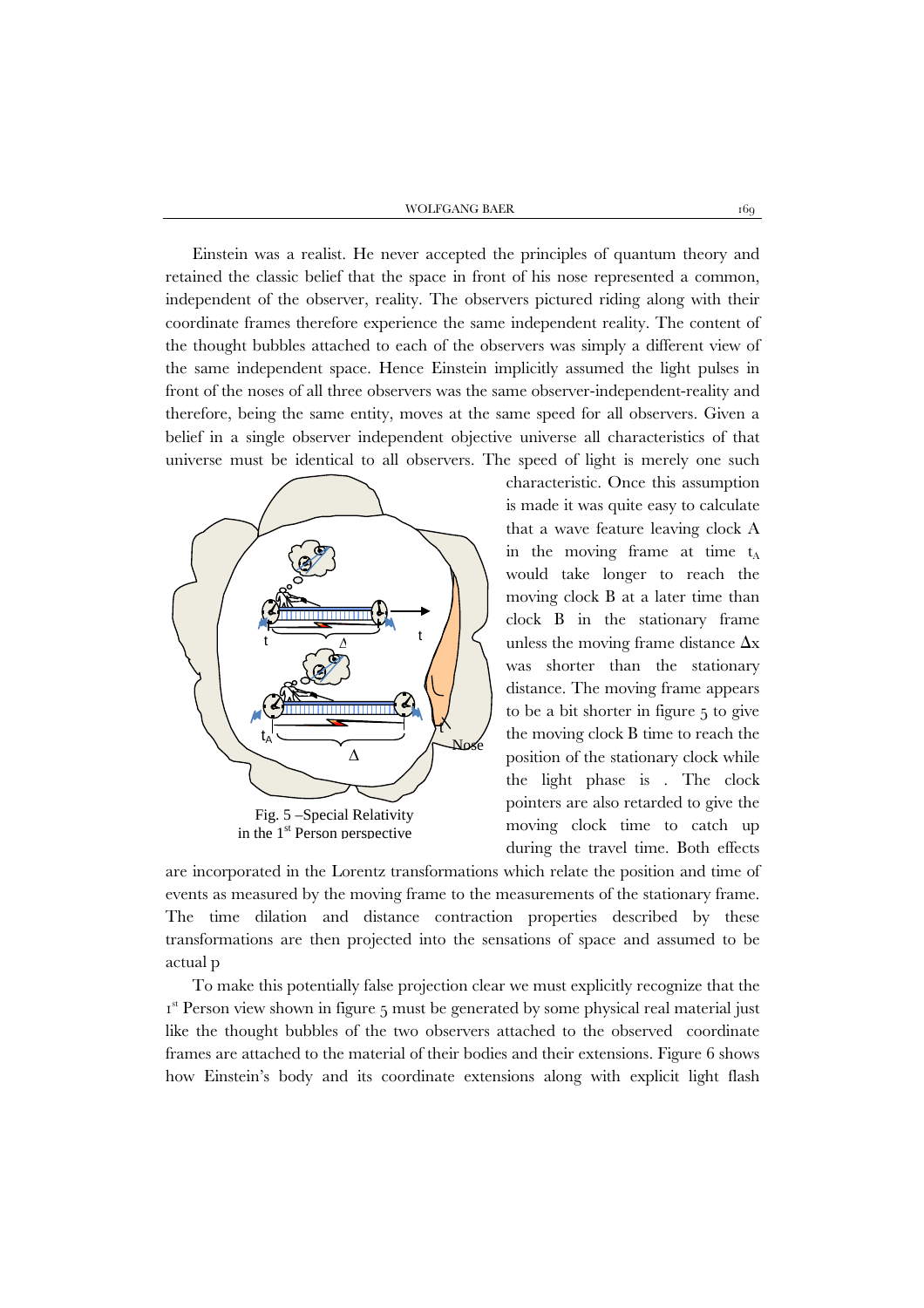interactions with the two other physical coordinate frames relate to each other when we explicitly acknowledge the difference between mind and body. In other words if we assume other beings have mental experiences that are produced by physical causes, which are different from those experiences, then our own Ist Person mental experiences must also be produced by appropriate physical causes.

Of course hard core materialists may deny the existence of mind and consciousness all together and I do not wish to argue about the detailed beliefs of individuals in this paper. The point I wish to make is that the observer characteristics, whatever they are, can effect our concept of reality and when those characteristics are projected onto reality different physical theories naturally arise. I am providing an



Fig. 6 –Einstein looking through his coordinate frame

example of how the assumption that material bodies have minds can change the interpretation of experiments to produce alternative physical theories.

In this case the classic assumption that what one sees in front of ones nose is the observerindependent-reality leads naturally to the universal constant speed of light, rod contraction, and time dilation. If however as shown in figure 6 each material structure from which an observer system is composed generates its own perceptive space then the speed of light is determined by the composition of that material, which may differ from observer to observer. In this case the speed of light is dependent on the material in which the electromagnetic disturbance propagates. A universal aether, as Einstein pointed out, is not

necessary since all effects are explained by interactions between coordinate frames. This means in the diagram in figure 6 does not support a universal constant electromagnetic propagation in the empty spaces provided by the page upon which the material and minds of the three observers are drawn. However each observer consisting of both physical material and mental experiences is associated with his own aether. Light propagates at a constant speed within each observer system and it is the *appearance of rods and clocks* in each observer's personal space that undergoes contraction and dilation. Again we have an example of how the projection of observer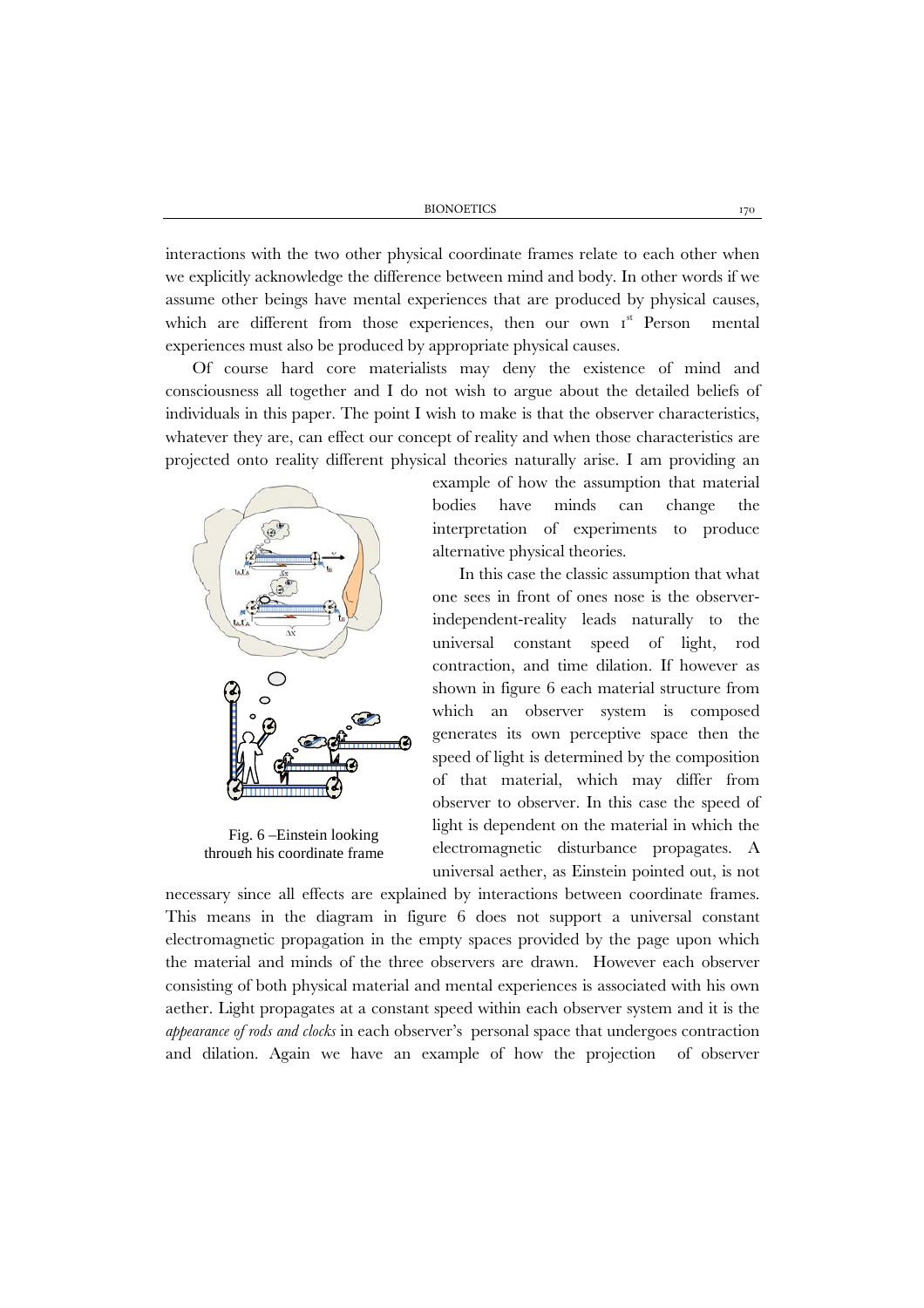characteristics upon the reality that is supposed to be measured will modify the physical theory.

#### *3.3) Looking through a Coordinate Frame*

The reader may very well look at figure 6 and say that two of the coordinate frames are stationary while the third upper one is moving with velocity "v" and should contract and dilate. This opinion however is based upon the same potentially false assumption attributed to Einstein in the above paragraphs. If the reader, like Einstein, assumes that what he/she sees in front of their nose is the observer-independent-reality then all places out there would support electromagnetic disturbance propagation and light in that reality moves at a constant rate. However if the reader recognizes that what he experiences is his own personal interpretation of sensor stimulation then figure 6 is not a model which can be mapped into his own experiences but only the content of the thought bubble attached to the model of his real Body can be thus mapped. The bodies of the observers riding along with the coordinate frames cannot



Fig.  $7 -$ The little man inside analogy of an observer

take on a transcendental gods eye view and look down upon him/her self but must remain attached to their material and only experience what that material can support.

This means the suggestion that each of these observers can look out into the world and synchronize their clocks using light in some universal space outside of the rods and clocks that make up their coordinate frame, as shown in figure one, is not physically possible. Light travels in an aether medium that is attached to, or perhaps better stated,

is the media from which the observer and his extensions are built. A more heuristically appropriate picture for such a system is shown in figure 7. Here the observer we can heuristically identify with our bodies is located inside the control room of the coordinate frame and cannot get out. Stimulation to the detector cells located on the coordinate axis are sent through communication channels inside the material of this system and the interpretation of these sensations are interpreted as displays on internal monitor screens.

This is nothing more than the "little man inside" analogy of a conscious being. Obviously such a little man cannot be found inside the brain and this picture is only an analogy useful until a better understanding of the conscious observer can be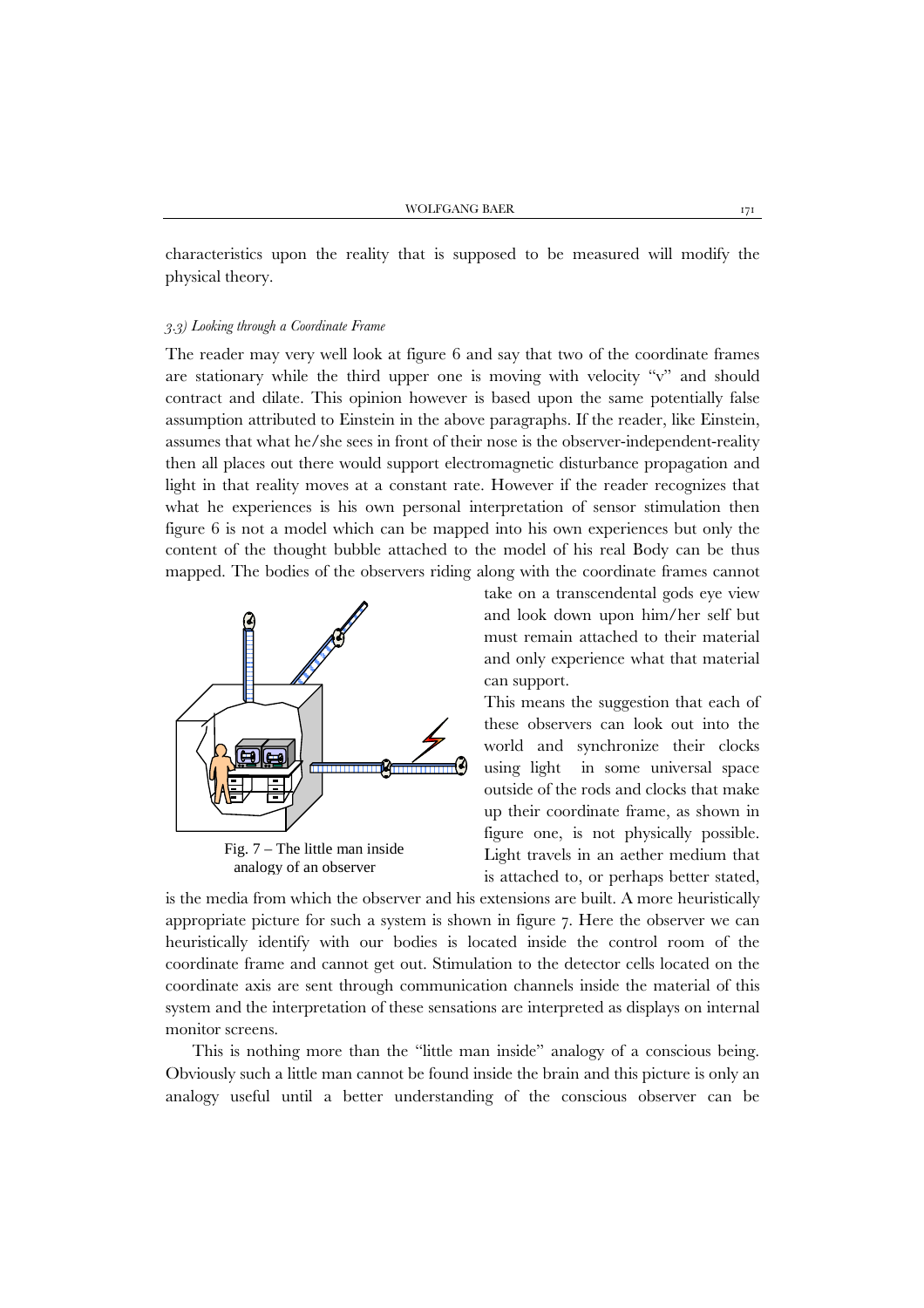BIONOETICS 172

developed. However the restriction that the only evidence the little man has of the outside comes through his measuring apparatus is identical to the restriction underlying quantum theory. We can only know the structure inside atomic particles by measurements made through our measuring instruments we cannot directly get inside anymore than the little man can get outside. Our knowledge of atoms are interpretive projections from data reported by such instruments. Here the knowledge our observer has of external reality is likewise an interpretive projection based on the recordings displayed inside the coordinate frame. The empty space in these displays are not empty but rather built of material that happens to be in a non excited state and does not radiate. There is a finite speed of influence propagation in this empty display material. It is these displays and the coordinate frames shown on them that Einstein identified with Lorentz transformations. It is the construction of apparent features in an electromagnetic background structure that exhibits contraction and dilation.

### 4) SUMMARY

I again remind the reader that I am not presenting or defending any specific theory of the conscious observer or physical reality in this paper. The exact nature of consciousness awareness is an unresolved research topic in physics and science in general. I am showing by example that a model of the observing mechanism, I've called the Brain, is necessary in any theory of reality and such a model exists for all theories whether explicitly or implicitly stated in the theory. Fundamental beliefs are characteristics built into our Brain as processing elements. If the physical interpretations of experimental results are influenced by the fundamental beliefs held by physicists who perform such interpretations, then it is likely that at least some of these interpretations and the resulting concepts of physical reality are wrong. Since our knowledge of how the Brain generates conscious experiences, which are the final result of all experiments, it is likely that some false projection has occurred.

I provided examples in which the implicit assumption of an *observer-independentreality* of objects in empty space is discounted in favor of an *observer-dependent* perceptive space associated with all material. Such a non-classic world view is associated with Bishop Berkeley's philosophy, Whitehead's events , and Wheelers self perpetuating measurement-explanatory cycle. It follows closely Everet's assumption (Everet 1957) that all systems are observers and therefore suggests a pan-psychic event oriented world view described as the "Conscious Universe" (Kafatos 1990) and elaborated in my references cited below. Adopting an observer dependent realization of our classic objective world can in the examples described above eliminate complexity and logical paradoxes in main stream theories.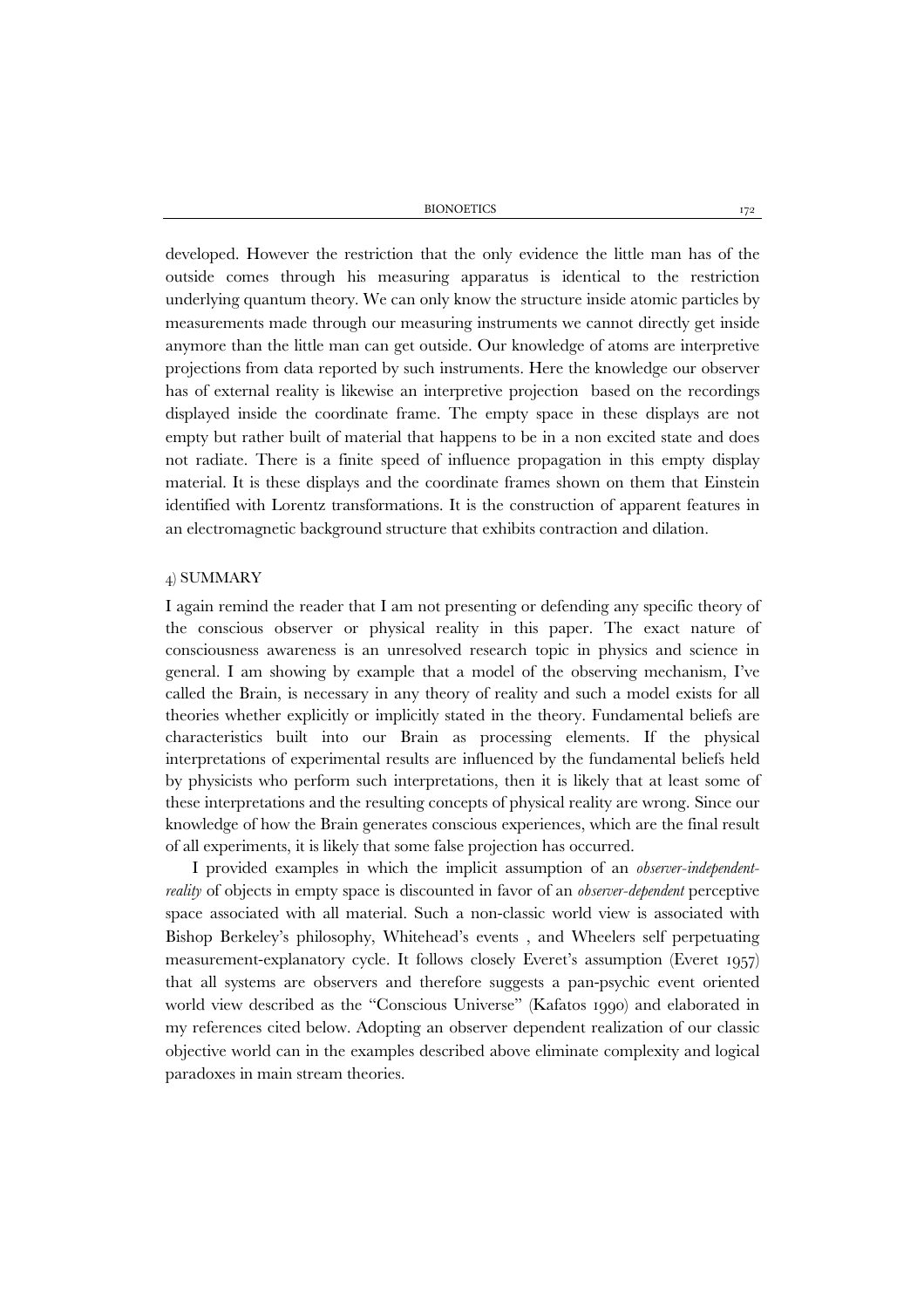WOLFGANG BAER 173

The example's discussing in this paper are not the only ones that deserve scrutiny. That there has been a misinterpretation of the Michelson-Morely experiment, effecting our notion of absolute space and the meaning of both special and general relativity, has long been publicized (Cahill 2003). An examination of Bell's Theorem (Walker 2000) and its violation leading to "spooky action at a distance" may equally well be a candidate for projecting the characteristics of the inner workings of our Brain onto reality that should be examined. In fact Heisenberg himself called all of quantum mechanics the physics of the system that knows the world not the physics of the world itself. If true any of the many counter intuitive characteristics quantum theory projects onto reality may be due to as yet unrecognized artifacts present in our own thought processing equipment. This paper concludes with a suggestion that the interpretation of all fundamental experiments need to be examined for the possibility that physical properties projected onto reality are not inadvertently due to our own characteristics and methodology.

> Research Director, Nascent Systems Inc. [Wolf@NascentInc.com](mailto:Wolf@NascentInc.com) Formerly Associate Research Prof. Naval Postgraduate School

#### REFERENCES:

- Baer, W., (2010) "Introduction to the Physics of Consciousness", *Journal of Consciousness Studies*, **17**, No. 3–4, 2010, pp. 165–91
- Baer, W., (2011) "Cognitive Operations in the First-person Perspective. Part1:The 1st Person Laboratory", Quantum BioSystems Journal. 3(2)26-44 [http://www.quantumbiosystems.org/admin/files/Baer%20QBS%203%282%29](http://www.quantumbiosystems.org/admin/files/Baer%20QBS%203%282%29%2026-44.pdf)  $\%$ 2026-44.pdf
- Baer, W., (2013) **"**Chapter 4: A Conceptual Framework to Embed Conscious Experience in Physical Processes" from *The Unity of Mind, Brain and World: Current Perspectives on a Science of Consciousness*, Edited by Alfredo Periera Jr. and Dietrich Lehmann, Cambridge University Press, ISBN 978-1-107-02629-2 p.113
- Baer, W., (2014) "The Physical Foundation of Consciousness", From *BRAIN, MIND, COSMOS: The Nature of Our Existence and the Universe* edited by Deepak Chopra, Trident Media Group, LLC, 41 Madison Avenue, Floor 36,New York, NY 10010
- Baer, W., (2015) "Photons as Observer Transitions in the Event Oriented World View" , In Proceedings of the SPIE Optics and Photonics Conference, San Diego 9-13 August 2015, OP301 The Nature of Light: What are Photons? VI